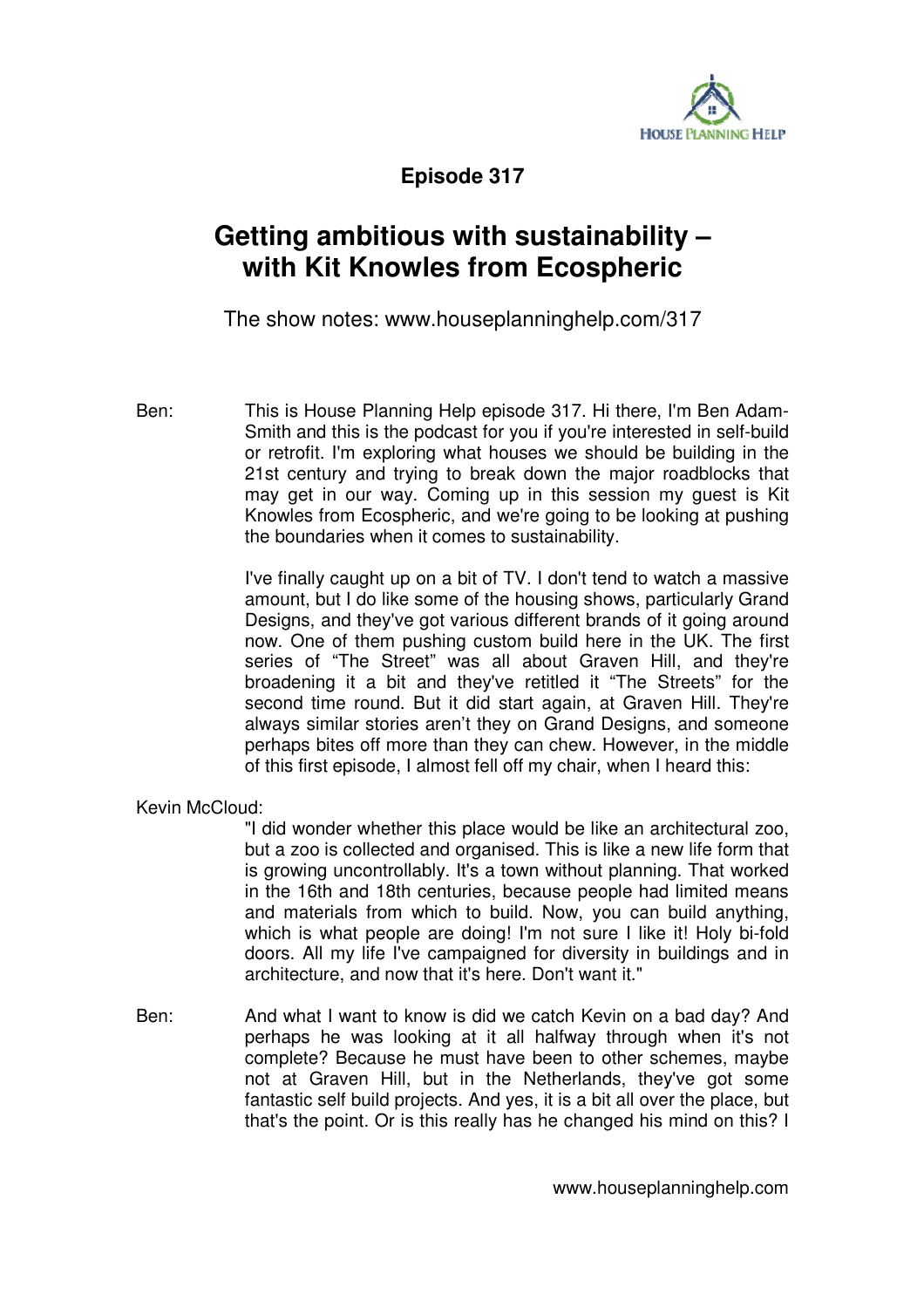

would have liked a longer sequence than 40 seconds in that programme, and then they never mentioned it again.

Let's get to our featured interview for today with Kit Knowles from Ecospheric. This actually came about well, first of all, one of our hub members, John, I think was hugely inspired by the work that Ecospheric carry out, he's doing his own retrofit project, we'll be talking about the Zetland Road Passivhaus as part of this interview today. But I was attending an Alliance for Sustainable Building Products event where Kit was up for an award, and I think they might have come off with the People's Award for the Zetland Road project. And exactly the same thing, I was just thinking, my goodness, he is ambitious. And this is exactly what we need. So this is an inspirational podcast today. I started by asking Kit to tell me a little bit about himself and how he got going.

Kit: My background is in chemical engineering, I was working for BP and AstraZeneca in the main at a level which was quite globally impactful in terms of the research that was being done. And it felt very wrong on a lot of different levels, especially schmoozing with board members and the like. It just was not where I wanted to be. And this was when I was kind of pre and during and post student at University of Manchester. And really came out the other end of quite an intense period of learning and decided that this was not where I wanted to put my attentions for the long term, which was very annoying given how much effort had gone into training up to be a chemical engineer. But at that point, my mother and my father, my cousin and my sister are all architects. So I was kind of the black sheep anyway.

> And I decided that I would take the time to renovate my newly acquired property at the point while I was working out where I was going to go, who I was going to work for, et cetera, et cetera.

> The property in question was a 1909 arts and crafts dwelling. And what I did at that point was decided I was going to just go hell for leather on decarb, and this was now coming up 14 years ago. With that in mind, we achieved quite amazing things there. We got an 81% decarbonisation, trialled quite a few world firsts, three world firsts I think at that time. So I was for instance with that project, the first use of Spacetherm on an EWI basis. So we used Spacetherm to make a building that was a semi-d work at very, very high levels of thermal performance without sticking out a mile against the neighbour.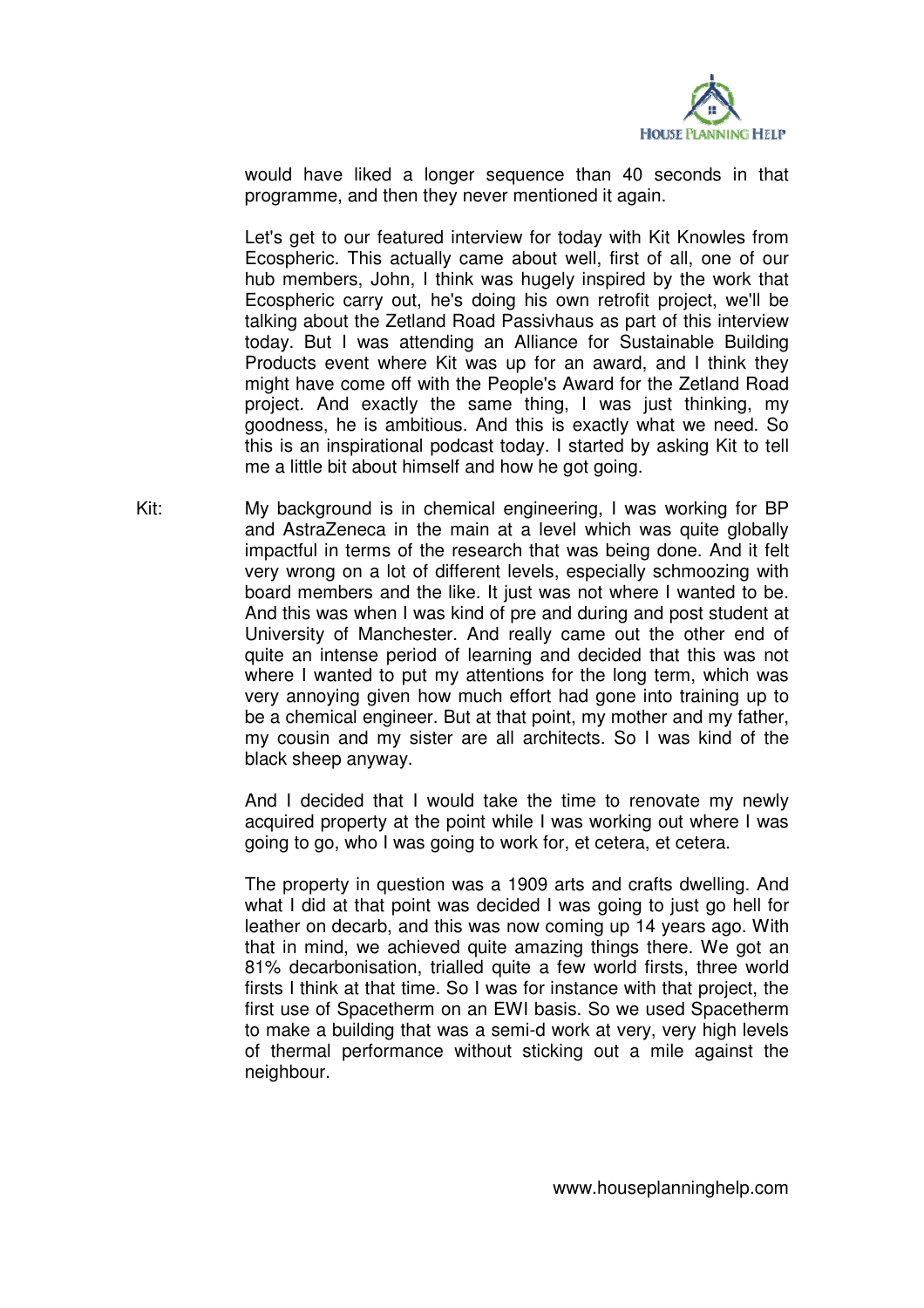

- Ben: Kit, Kit, Kit. I've got to slow you down here. This is the first thing you've ever done. You see, this is why I wanted you on the podcast because you're such an interesting character. Normally people that okay, they go for their decarb and they'll think, well, the key things are this and this, let's focus on this. What do the other architects in your family, are they all sustainable architects that were able to advise you?
- Kit: No, not at all!
- Ben: How on earth did you just dive in the deep end for project number one?
- Kit: Well, because I had nothing else to do! That was probably the main reason I mean, it's, there's a problem, isn't it? I mean, there was quite a lot of internal detail, a lot of kind of features I wanted to keep cornices and the like, there was stained glass leaded lights. And I really felt that at the time that EWI was so much more effective than IWI, particularly given that I couldn't increase the thickness of my walls, both internally or externally. I felt I really needed to keep it quite high performance. And if I was going high performance, it meant non breathable, and if it meant non breathable, then I really wanted to stick to EWI. That's the kind of logic it was just running it through. But then the problem being that with EWI, I was looking at PIR boards, alternatives to the kind of standard Kingspan approach. Bearing in mind, this is 14 years ago. So we've come a very long way. But at that point, I wanted to keep it really, really slim. So I designed a detail which would take this three layers of Spacetherm with a PIR backing board, which was a render carrying board so it could go all in in 50 mil. But the equivalent was much, much thicker, and it was about as much as I could accommodate at the time.

And then that meant that when you looked at the face of the building from the frontage, it didn't stand out. And it was maintaining that aesthetic and the inherited value of what was an arts and crafts estate built on the back of the Garden City movement. You know, so it was really important for me to do that architecturally speaking.

- Ben: But what training did you have before this? Are you just pulling on all of that technical, did you say chemical engineering?
- Kit: Yeah, it's not exactly relevant.
- Ben: So so yeah. How are you researching all of this to know that this is a good approach?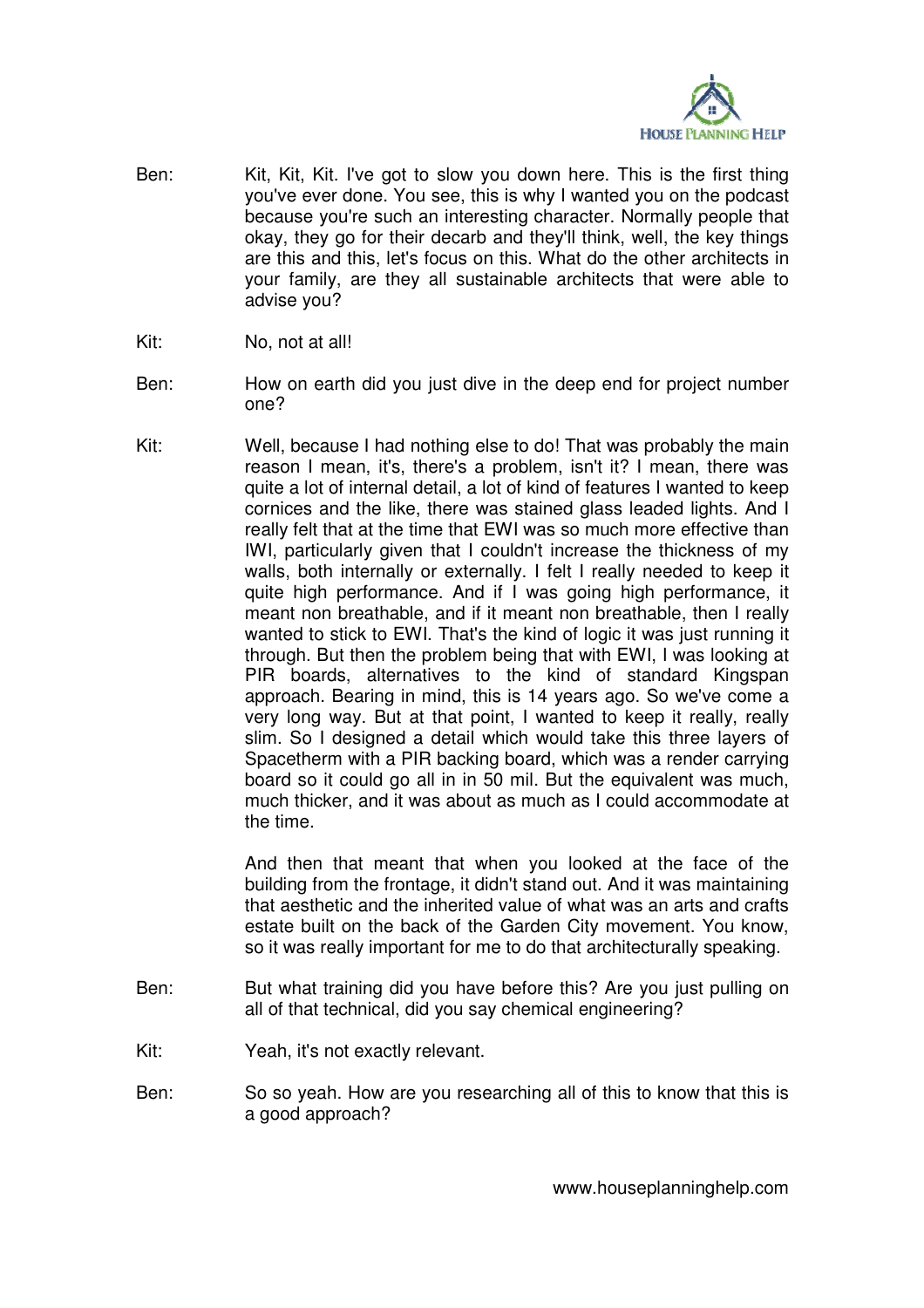

Kit: The most useful input came from two sources. One was the SuperHomes network. It's run by the NEF, the National Energy Foundation. It's a charitable thing. It was started by a gentleman called John Doggett who co founded the BREEAM standard. And the idea was that if you could reduce your carbon by 60% or more, then other people could come, look at your building, understand how it was done, and then reapply these solutions to their own property. And that was essentially what they did as a network. And I joined that network very early on.

> And then that put me in contact with other people that had this kind of information, one of which was a gentleman called Charlie Baker, who lived in Chorlton at the time in Manchester, where I was based. I went round to his to see what he had done to his property. So I almost used the SuperHome network, as it's supposed to early doors to kind of get my head around what people were doing. And then in each of those cases, for wall, floor, roof insulation for the overall strategy to ventilation and for windows and doors, and just went with this one idea, which was, how far could I push this? What have people not done before?

> And then went to lots of trade shows. So I guess the next one was, what was at the time called EcoBuild, now called Future Build, that kicked in at that point, brand new. And that was an incredible source of information. And just for, you know, a couple of years, I went to this and just walked around questioning people and delving into the science because obviously, I had a very solid foundation in science. So I was able to get to the bottom of the heat pump salesman and understand what they're actually talking about, right? And just kind of question and question. And that was a really, really steep learning curve.

> And then I bought on a team of builders, put them in an hourly basis for payment, which gave me the ultimate flexibility. So I worked as a fourth member, or the fifth member of the team, started doing a lot of the work myself. And that was a great insight into why specification details/designs, why they were so flawed in terms of when it comes to installation and why the installation deviates so significantly in there. Therefore, obviously, your performance gap deviates significantly. So yeah, I really wanted to delve into the nitty gritty of it and understand where the solutions were going to come from.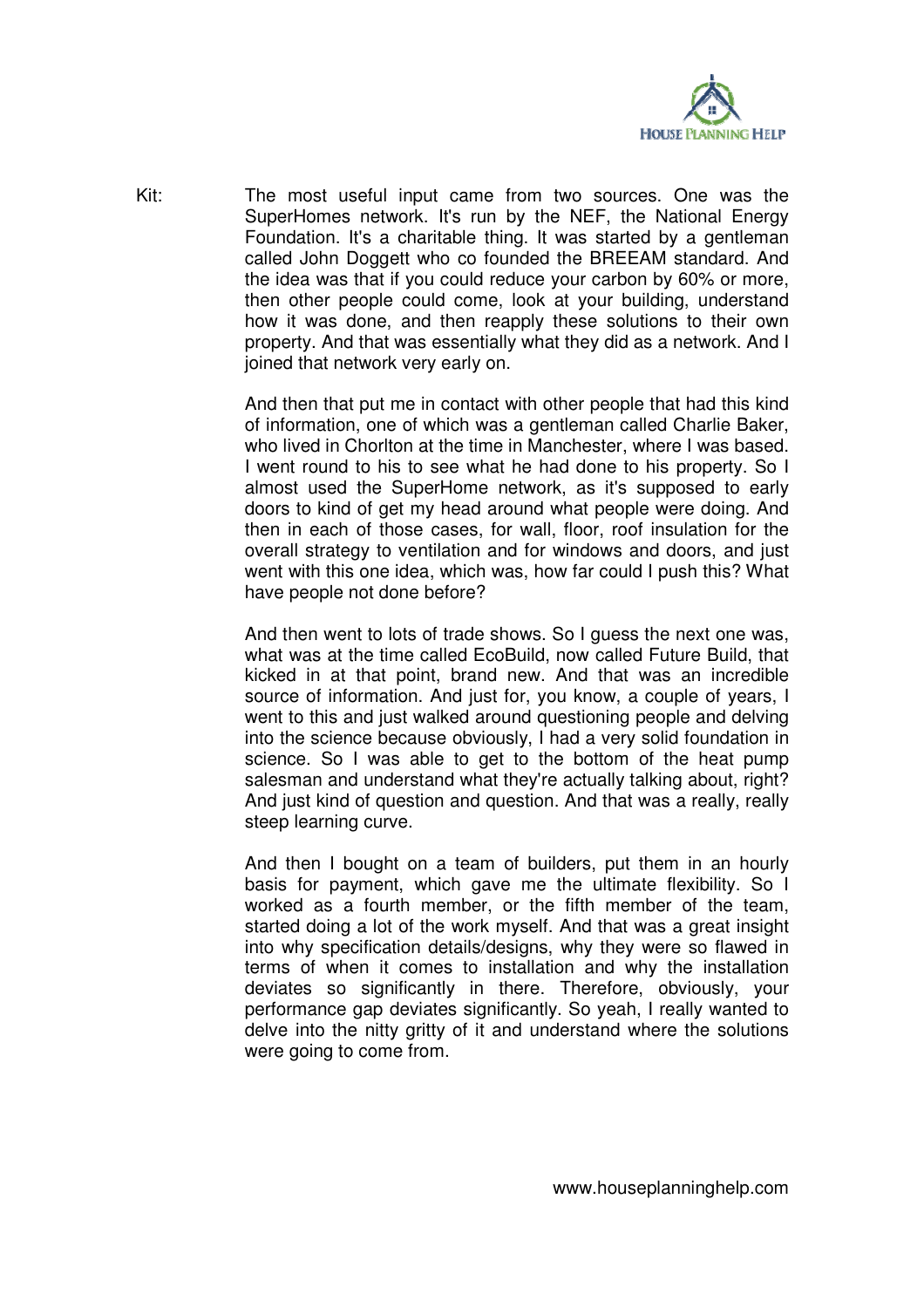

- Ben: So you've talked about your own house, you've talked about the learning. Where does this lead you then? Are there any more lessons from your house?
- Kit: Yeah, well, there was a lot of lessons from the house. When I started opening my home as part of the SuperHomes network, I realised that there was a large number of problems that I'd actually managed to solve with that property that others hadn't solved, and they were really keen to know how I'd done it.

So I started a business on the back of five or six people that just said, Can you help me do this with my property? Immediately after starting the consultancy, I realised that actually the expertise that I needed that I didn't have was around timber and damp. So that was the next big learning curve. I spent the next sort of five years trying to master timber and damp, which was a really tough science, a real black art with a huge number of mistakes made.

So the idea then moving forwards was okay, if I can help these folk refurbish their property from a consultancy perspective, I'm going to be driving down carbon and I was making my services open to absolutely anybody. And as I got more projects under my belt, two points of realisation came to the fore, not particularly comfortable points of realisation. One was that the full decarbonisation of this planet is going to never be impacted by whatever I'm going to be doing on the scale that I'm doing and who I'm doing it for. And that really ties down to the types of people that you work for, you know, they're real people, they're often pragmatic and logical people.

Back in the day, a lot of people were thinking very much along the lines of an on an annualized economic basis, which of course, makes very, very little sense from a sustainability perspective, and often concluded in large chunks of my holistic plan being sort of cut out and doesn't deliver quite what you'd hope.

And then the second realisation was that those that are doing the most carbon damage, it's almost 2080 rule here, are those that are the bigger consumers. And when I was chasing the carbon, I ended up essentially going for bigger and bigger and bigger properties.

And that continued for eight years, at which point I got on one particular project, which was a real kind of final project. I couldn't do it anymore, which was for a lawyer in Cheshire, and he was building a new build. And you come on at different points in building projects, and this one I'd come on slightly later, and there were works already on site, and they'd gone down the route of ICF. And I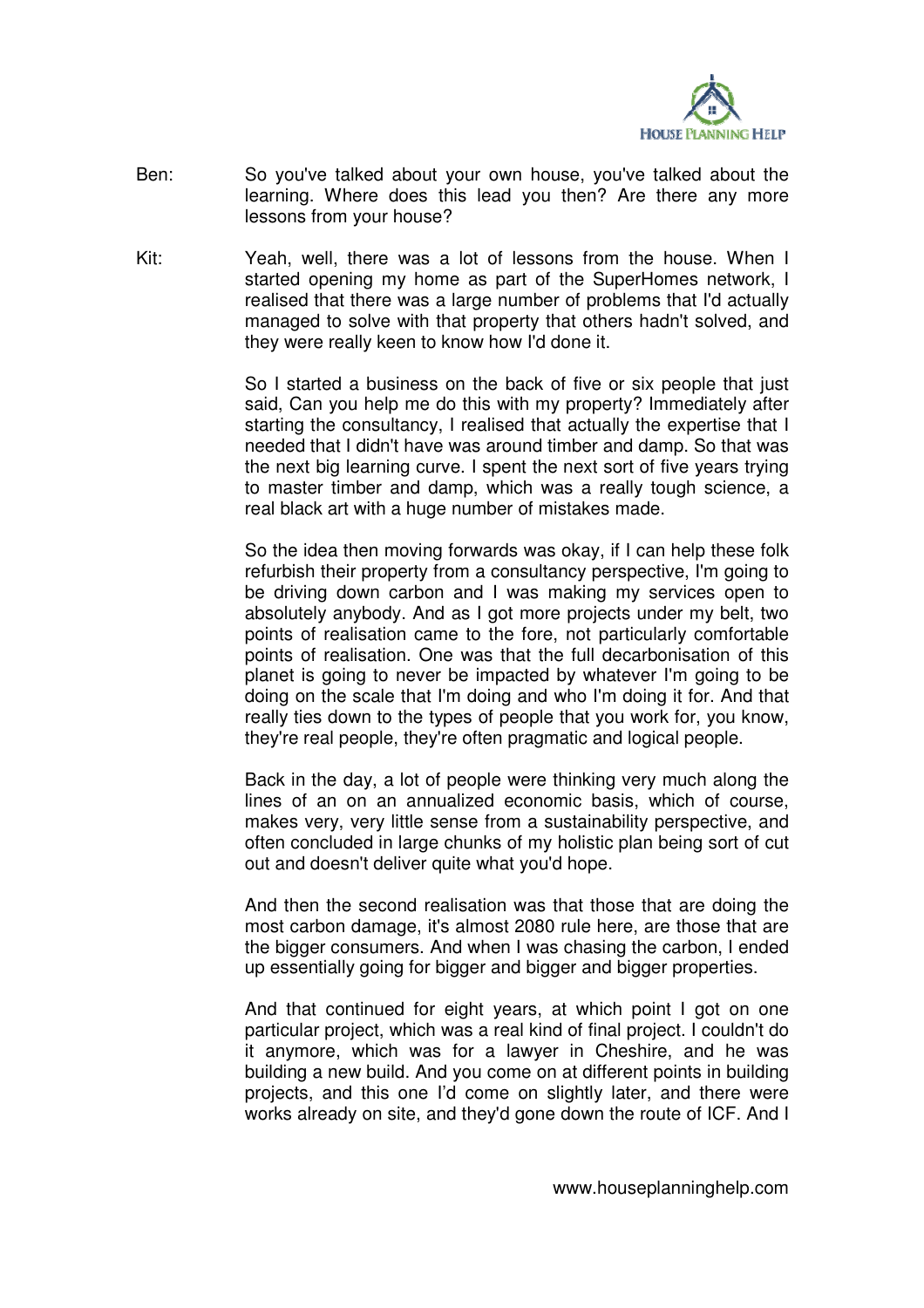

wanted to make this sustainable, but obviously, it was all PIRs and polystyrenes and the like. And so there was no embodied, you know, embodied was still the big elephant in the room. So at the time, it was very much around driving down energy consumption through conservation of energy principles. And with this project, in particular, they didn't really care about that. They were huge consumers, they had an indoor swimming pool and an outdoor infinity swimming pool, and they had, you know, giant house for just four of them. I think it was 1100 square meters, absolutely vast property. And what I was really keen then to do if, you know, if I can't work with passive design, and the embodied aspects, and I can't work with conservation of energy principles, what does that leave you with? Well it leaves you with renewable or efficient generation of energy. At which point what he did have is money, so I said, Fine, I'm going to try and take this in a very interesting way.

So I looked into trigeneration. A system which just had an email that pinged off to your local, in our case it's a place called Tree Station, which is a very sustainable source of arboricultural waste being turned into biomass. And that was then going to be delivered to site in an automated fashion, poured into an Archimedes screw, which charges a hopper, which then would burn this wood at quite high temperatures. 85 degrees was the kind of water temperature coming off the back of it. And what this would do is it would enable me to create not just the heat for space heating, for hot water and for the swimming pools, but also was going to generate enough energy to run a turbine with a Stirling engine, which was then going to generate electricity. And even more interestingly, it was going to have a chiller component associated with it. Because the other big problem with this building was overheating, which again, was a subject matter that nobody wanted to broach, raise or consider back at this point.

So all in all this trigeneration was going to drive down the carbon associated with this incredibly high energy. You know, this is a guy that was turning up late for meetings because his, his helicopter got delayed, I don't even know how that's possible.

- Ben: But there's something interesting here, first of all, you're finding clients, people are wanting your services, obviously respecting your knowledge. But then, as you mentioned, you're in this situation where you can't do everything that you want to do really can, you?
- Kit: No, it's completely down to the client and the point in the process in which you get bought on. And at the time, what I also didn't realise was how restricted I was in terms of modelled approach. So almost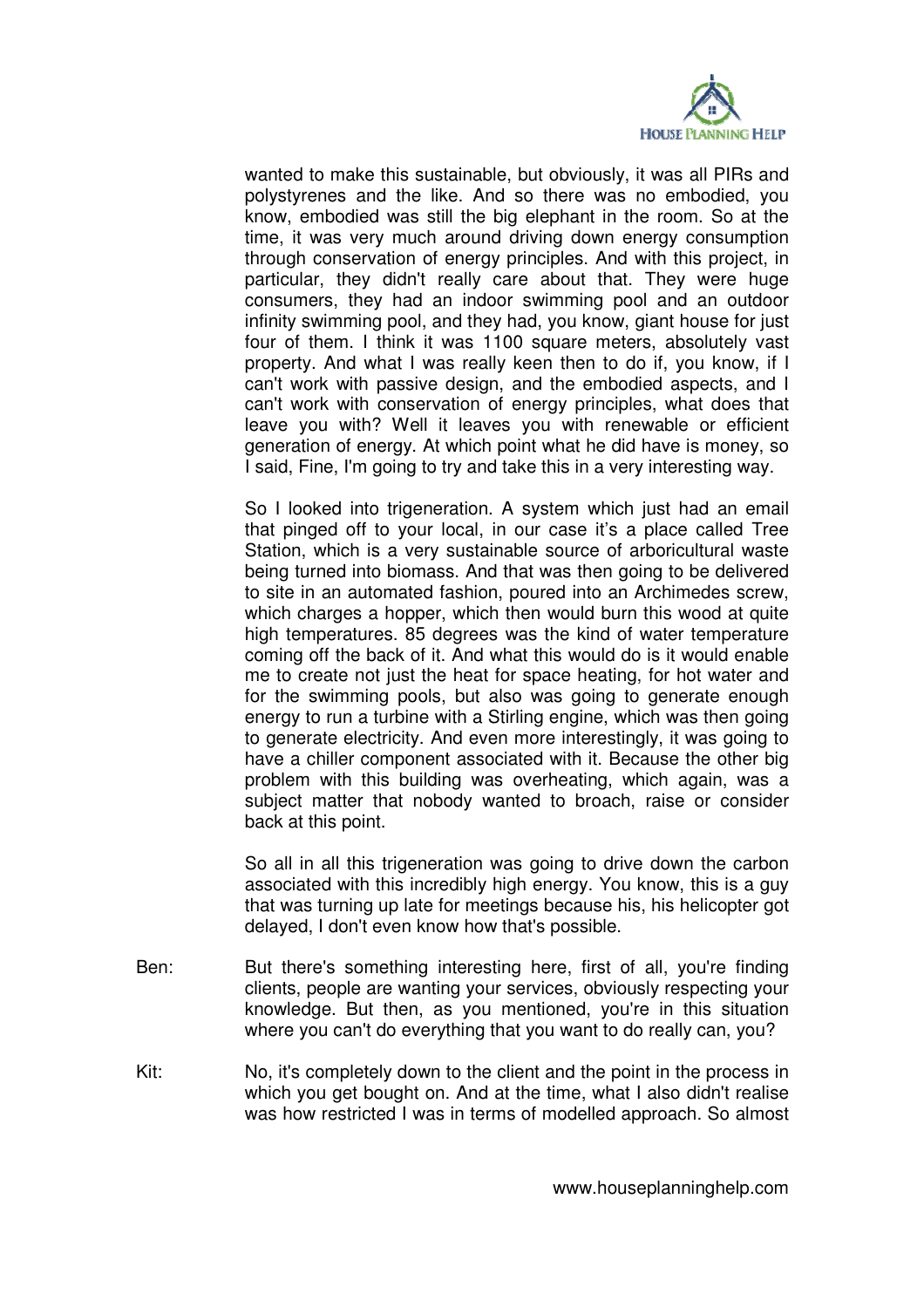

everything I was doing was on the basis of kind of empirical. You know, this is before I really got in bed with Passivhaus and PHPP and the software toolset that goes with that.

So, you know, I was doing everything on the basis of air pressure testing, thermographic surveys, and really trying to understand buildings from a, a very empirical, very visceral basis. And using that knowledge and that experience of what worked on previous projects and bringing that forwards, which is it's a slightly more confused and more difficult method in terms of engineering and convincing clients to go down that route. This is a slightly bigger leap of trust, and it's already a pretty big leap of trust at this point.

So yeah, it's really compromised by all of those aspects, but the thing that really did it for me was just I kind of set this target in the back of my head that this project was going to stay on a single phase supply and not have to go to three phase. Because that's a really good target, you know, in terms of energy consumption of this property. And I designed everything to that. And then last minute, the wife of this gentleman suggested that their glass stair set had to have heating elements in it. It wasn't just happy with the underfloor heating downstairs and underfloor heating upstairs, but the stair treads had to be heated, which could only be done with direct electric, which then tipped over the whole thing. So I was like, right, that's it, I'm not doing any more.

- Ben: It's interesting, because I imagine there'll be a lot of professionals who are hearing what you're saying, thinking, Now what, can I do the same, what did you do then?
- Kit: So that was the point in which I went seeking for alternatives, because it just wasn't impacting. I'd already made quite a lot of money, so this was never about money. So it was, it was never a need for running successful businesses or anything along those lines. I really just wanted to deliver a decarb, a meaningful decarb, and really to move away from direct to indirect on the basis that direct is just never going to have any meaningful impact on some kind of global stage.

So the indirect then became my key focus, and there was a gentleman called Kevin Anderson, he was running the Tyndall Centre at the time, which is Europe's largest climate change centre. And Kevin came to some presentations that, you know, I was part of lots of different groups. I think SuperHomes was one that he attended. And then also there wasCcarbon Co Op, and others. I was always grilling him for you know, that I've got all of this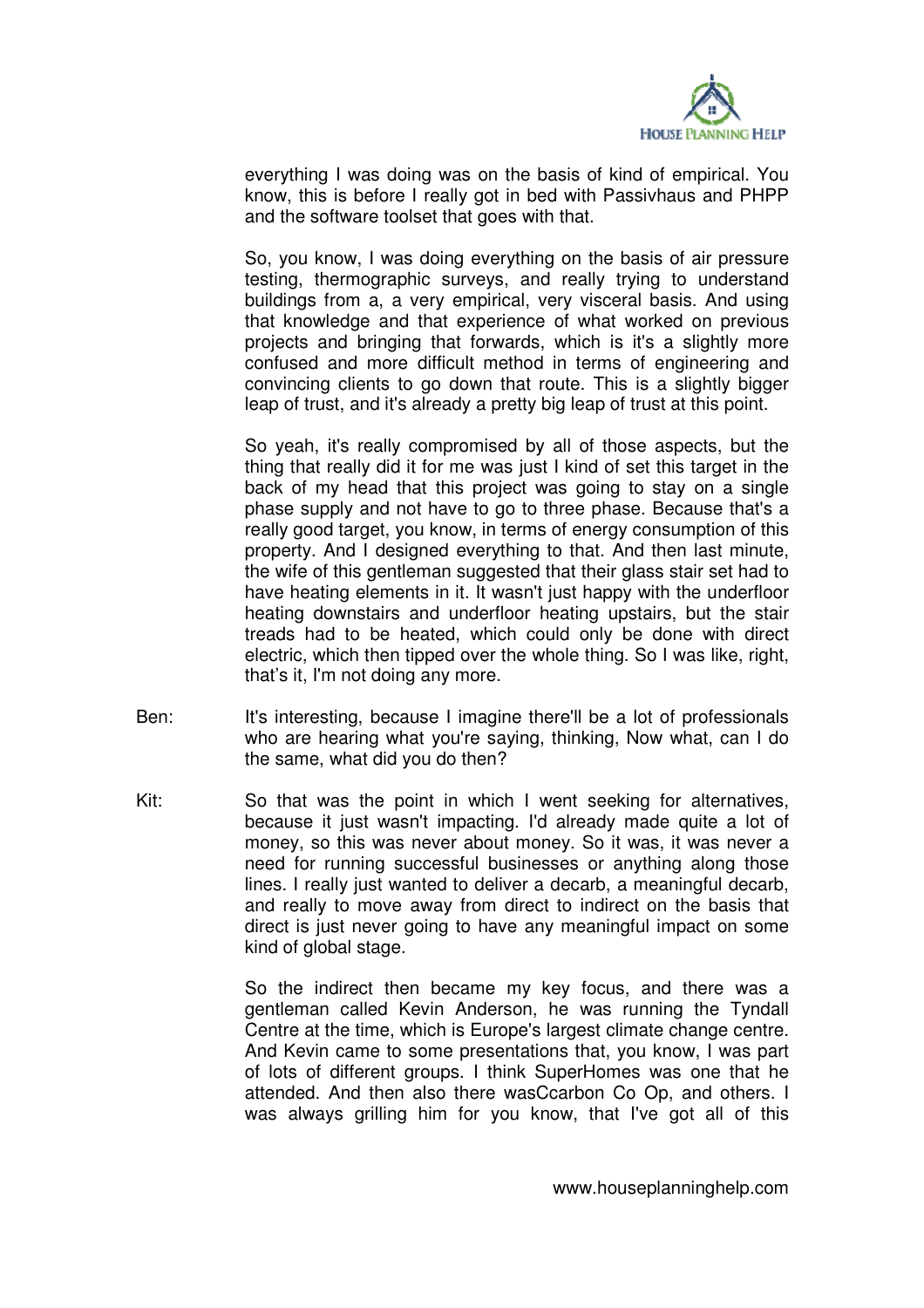

knowledge, all of these resources, but I just, you know, I want to deliver carbon savings, I'm just not getting anywhere, what should I do? And he was at the time very obsessed with the adoption curve, you know, studying how the iPhone became the iPhone, essentially, looking at innovators, early adopters, and then this chasm that you've got to jump to get through to the point where you are, you're getting that mass adoption. And what I really wanted to do is understand how to decarbon. He said, You've really got to understand how to get this product on the market where people are actually going to want it on mass. He said that the way that you know, the key breakthrough for the iPhone was creating something that people didn't even know that they needed or wanted and that when they had they couldn't do without. And the way you do that is with a pilot with in this case with a piece of hardware. In my case, I needed to start building my own buildings that were going to start proving points. And that was the point in which we kicked off a developments arm.

And Zetland Road was the first project associated with that, which was a real kind of Hail Mary, you know, it was absolutely everything we'd learned to date shoved into a single project to see just quite how far we could go. And we designed it on a sliding economic basis. So we had this 1% that we kept on chasing and the market, we knew we were getting a good deal, we knew that we were in a position on the market that was just kind of on this upward trend. But it did exceed expectations. And so we weren't even intending Passivhaus certification. And by the end of it, we had Passivhaus Plus certification and eight world firsts. So it was a real, real journey.

- Ben: And also with that you've just said it, but I'm going to underline it again, it looks very enticing. But I think you must go into some of that ecological side, bullet points of what you managed to achieve there from those stained glass Passivhaus windows that you created to minimising waste. Yes, some of those aspects.
- Kit: Yeah. So Zetland Road, by this point we're well underway with Passivhaus tool sets, we're well underway with understanding carbon on a true kind of lifecycle basis. So this was a really mature project and the targets were moving. So what we always do is, you know, up until this point was to keep track of all of the ideas we'd ever had, you know, when you see gaps in market products that should exist, solutions that we don't have. And we keep track of that. And so Zetland was really there to give us the budget and the time, the dedicated time to step through a lot of those solutions.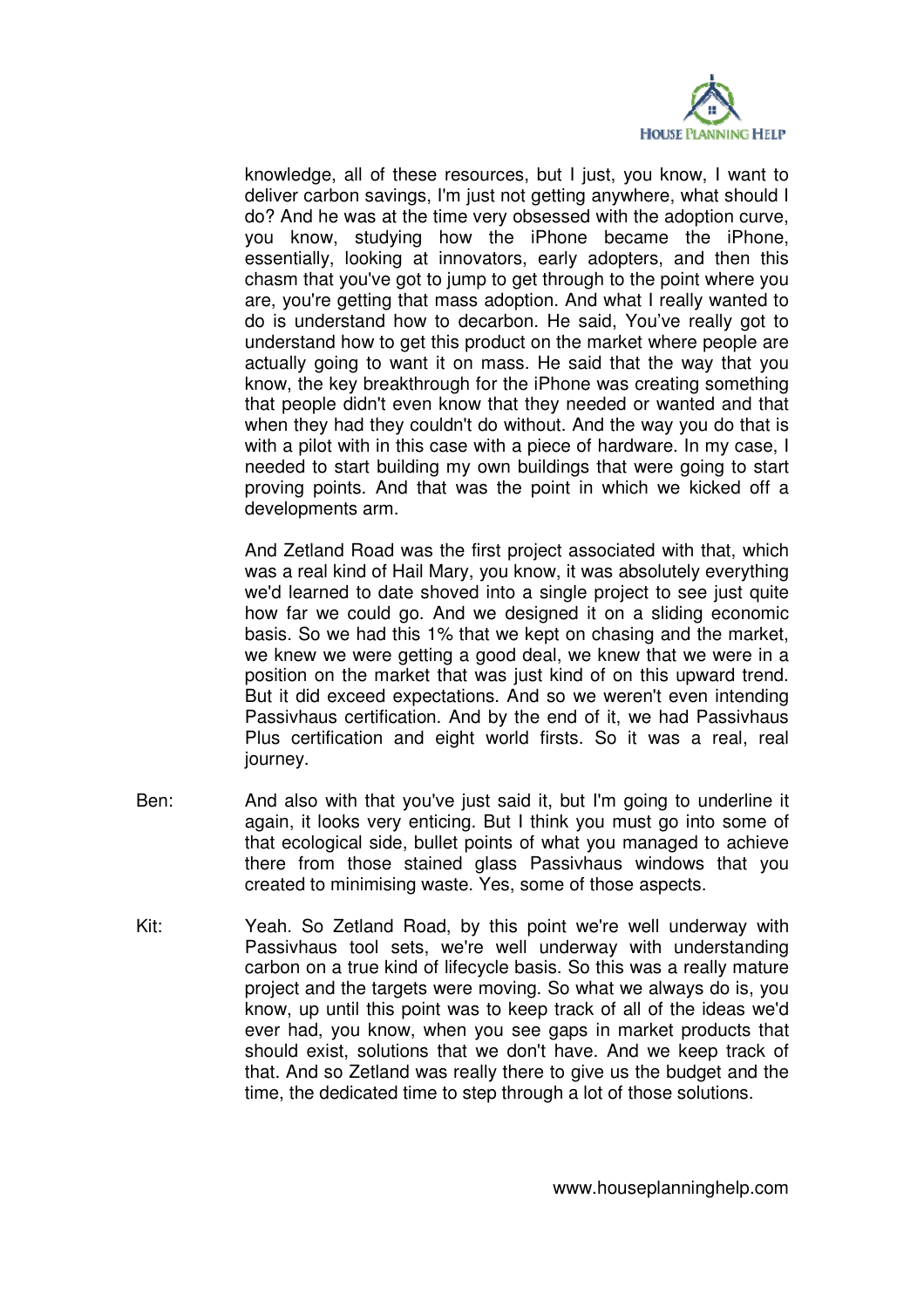

I'd always had this vision of using chimneys as the kind of the real original building service, you know, in a lot of these structures using chimney voids. And that was a big part of how we managed to get such a seamless transition from what was an 1895 building through to, you know, this Passivhaus Plus certified building. We were modelling, you know, reductions in electricity usage, gas usage. I mean gas we removed entirely, but it was roughly speaking, you know, and again, this is very impacted by who lives there and how they live there, but roughly speaking, coming from sort of £4000 down to minus £43 pounds a year per dwelling. There were two dwellings, two semi-d's.

But the innovations were coming from this list of problems. So we wanted to achieve a building, you know, theoretically Passivhaus have always talked about the ability to get a building so efficient, that you can heat it just using a tiny bit of energy piggybacked on the MVHR device. And that is something I'd never achieved in any other project. To get down to that level, we needed to get a space heating demand around about 12 kilowatt hours per square meter per year. And that then got us to the point where we could bring the entire heating demand for the house down to 3.1, 3.2 kilowatts, I think.

And that was also pushed past. So Passivhaus do this to minus one, I believe. And we set a minus five. And there's good scientific reason why you don't need to push that hard. We pushed a bit further, and we said, Okay, well, if we could get down to covering all of our energy demands with a post heater on the MVHR, which is, you know, very, very low heat input. So it's down at below 52 degrees centigrade, warm air just blown in around the house, obviously, it's then free of radiators, is a very clean look, and a lot less service requirements that went in there.

So these are the kinds of little innovations that we just wanted to solve, you know, and a huge part of this is around maintaining that aesthetic. It was around creating something that was an iPhone, you know, not just some kind of knockoff Android here. We were trying to get the combination of the technology with the look and feel, basically. If it's a bland Germanic box, it wasn't going to revolutionise anything. It had to be old, it had to be, kind of feel authentic and original. And it also needed really to be pretty sexy.

Ben: What are you at this stage? Are you a developer, because the developer would instantly cut the corners, maximise the money? So what's going on, on that side of business?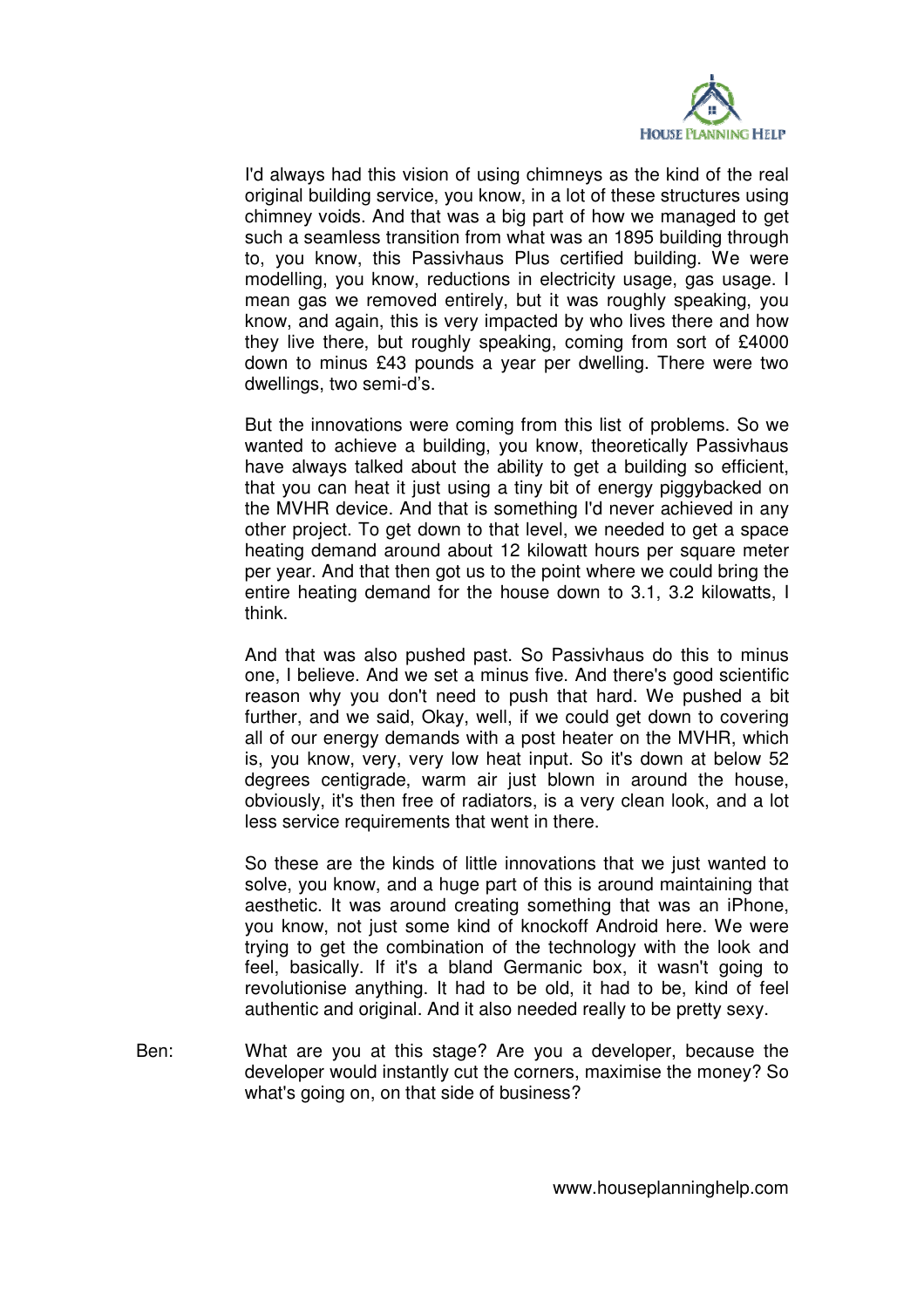

Kit: That arm of the business we call an experimental developments firm. We're not trying to create a pattern of something that's successful, and then rinse and repeat it to maximise kind of financial gains, that that is not what we do.

> The mission is really to kind of get some indirect carbon impact. And to do that, what we wanted to do is hit the large sectors of carbon. So you take your Greek methodology for a minute, and you look at carbon as a pie. And you think, well, construction industry is kind of up to 40%, agriculture sort of 30%. So those are your two big, you know, we're not going to get into the transportations or other forms. So it's those are the two areas.

> Now, we haven't really broached agriculture yet, because it is slightly outside the skill set, although I did grow up on a smallholding and work on farms all my childhood. So we have very much that in the plan for our next project. So watch out for the next five years to see us shift into food and energy.

> But at this point in time, it was, you know, the big 40% chunk was in the construction industry. And then you break that down, you can look at it from new build versus existing. So you've got the 24 to 26 million buildings that already exist depending on which statistic you want to use. And those buildings need renovation because they represent more than 80% of the 2050 picture in terms of carbon. So new build really is kind of I think it's around about 18%, something along those lines of total impact. So we really need to think about how we're going to work with the buildings that we've got.

> So just using that kind of what's the biggest piece of the pie, what's the biggest piece of that pie and just keep on moving down, down until you've got a very specific project that you want to work on. And that's where Zetland Road came from. And then moving out from that we got onto a bit of a trajectory. The limitations of Zetland Road was that it's probably applicable to about 8 million homes directly and indirectly, all homes in terms of some of the strategies that were taken.

> But we wanted to start to get a bit more specific, so we were particularly heritage assets. We became aware of, you know, half a million listed buildings in the UK. I'm talking right now from a building called Lymm Hall, a grade II star listed building. So you've got your grade I's, which are 2%, your grade II stars which are 2% and your grade II's, which are 96% of those 500,000 buildings. But when you actually calculate the energy that's been used in terms of trying to keep maintain a 20 degree comfort level across the whole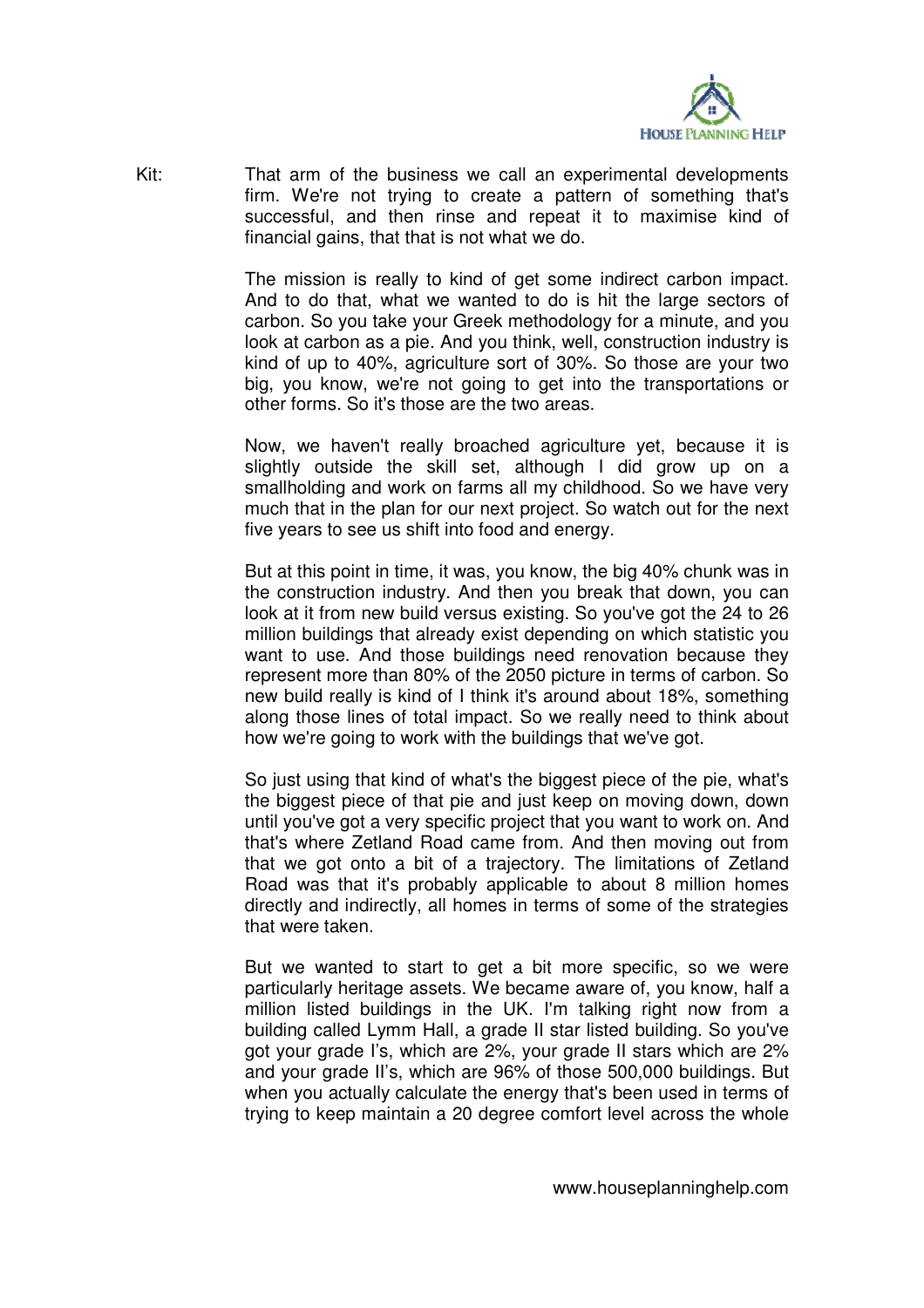

building, it's something like 470 kilowatt hours per square meter. And this is a big home right? So that's accounting for the fact that it's already 580 square meter building.

- Ben: It's interesting you mentioned comfort there, because I know, the Society for the Protection of Ancient Building sometimes go to, well, you've got this big building, perhaps it's not going to be practical to get it all up to a good standard. Why don't we retreat to a certain area for the winter, maybe do the upgrade on that small bit and then live in the building differently in summer?
- Kit: Yes, so zonal heating system. We don't recommend that for a number of reasons. Well, there are some circumstances. Every case is different. But the main issue with a truly zonal heating system is you still need to put the expense into creating a localised envelope, which you retreat to. And that localised envelope still carries with it a lot of the cost and a lot of the complexity of insulating and adding airtightness within that kind of zone.

What you also need to bear in mind is the ventilation is the most compromised aspect, you know, because you're focusing on just that zone, and it's difficult to find something which compartmentalises well in these old buildings between your living spaces and your bedroom. So for instance, if you've got buildings that are pre kind of 1870s, generally kitchens were very, very separate. And they were put into the worst parts of the buildings the furthest away, you know, service quarters and the like. So that really doesn't shoehorn in with a modern day open plan kitchen living dining space.

In Lymm Hall for instance, the kitchen is in one far point, the living rooms on another far point, and the bedroom is upstairs. And even those are at two far points. So creating a concise envelope is nigh on impossible.

And then the really difficult thing beyond that is, of course, you've got a heating system which is operating predominantly just for one zone, which means that the rest of those zones are literally left to rot. You know, so below 16 degrees you've got potential dewpoint issues throughout the year, and the ventilation side of things, making sure that that is kept up to scratch.

I mean, a National Trust approach, which is significantly better, but still pretty high energy, is to heat to relative humidity. So rather than heating with a thermostat, and that's much better for the building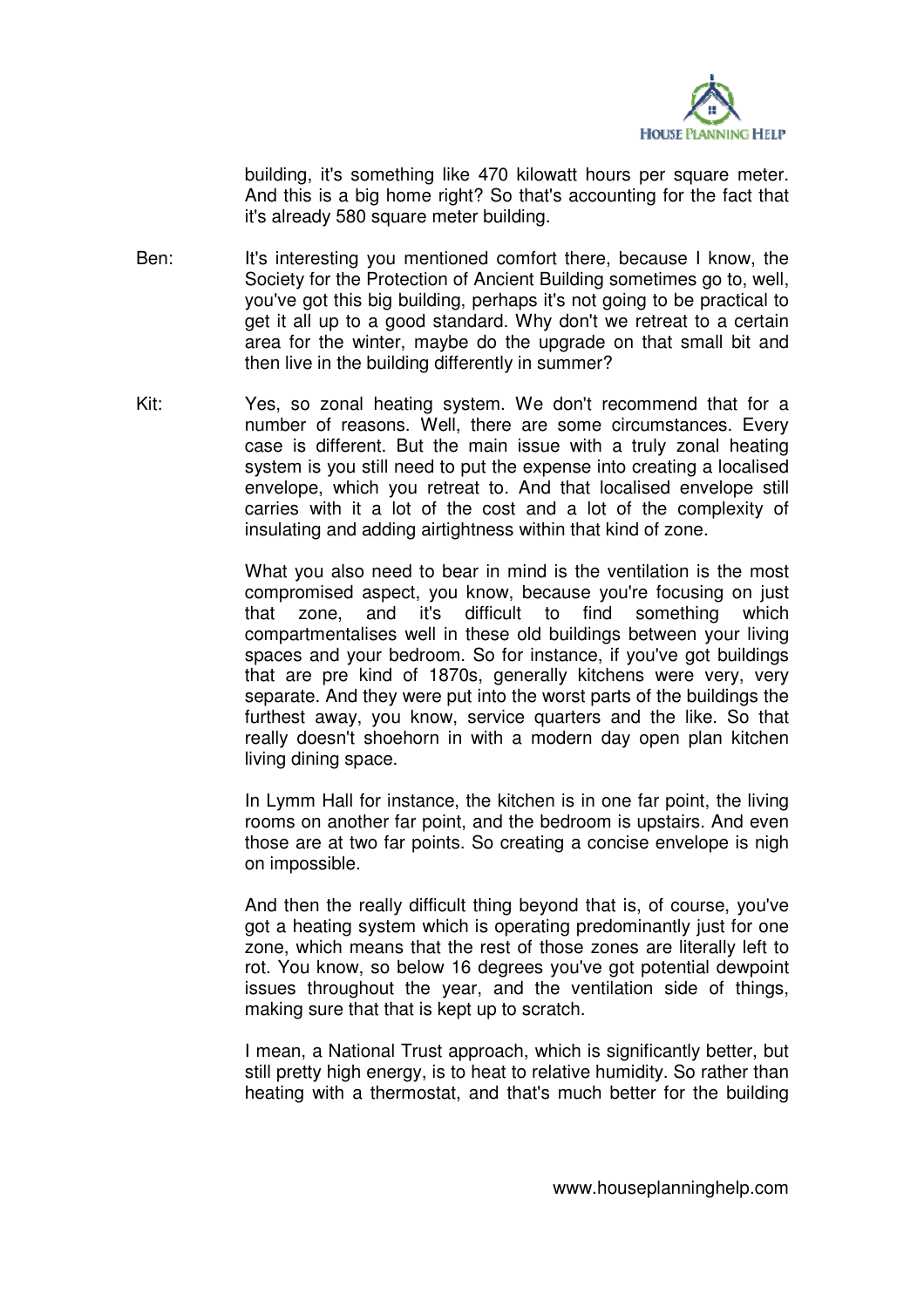

health, and it certainly consumes less energy than a 20 degree thermostat throughout the building.

- Ben: So just having a think about this, it's a long time ago that I broached this subject. But if you've got renewables and bumped up the heating, is that what you're talking about? So if you had a ground source heat pump or something like that, and you then got the heat up that way. Okay, a lot of its going to leak out of the building. But is that also a kind of approach or a half half? What do you think and what have we got to?
- Kit: It always comes down to a prioritised approach. So my prioritisation can be broadly categorized in three levels, so that the top level is what we call passive design techniques. Now, passive design techniques, most people know of orientation, glazing ratios, etc, etc, you know, looking to seek free heat. And obviously, there's a lot more you can do with the new build than a refurbishment, but don't think that there aren't things that you can do with refurbishment. There are still plenty of heat integrating aspects associated with those kinds of formats of building.

And so the reason I focus on those first is, they can be really quite impactful. Particularly shading devices, we often find, are incredibly impactful on the performance of a building. The other thing being that they're essentially on plan, right. So obviously, there might be some associated costs with a given strategy or methodology. But broadly speaking, there's no cost in just thinking about how you're going to approach something differently. That for us is a really important distinction, where you're just getting a really quality roadmap together that's focused on getting as much for free as possible. Whether we're talking about free energies, or whether we're talking about conservation of energy, but just using the design, anything that's on paper, those are your passive design aspects.

Then, once we've gone down that route, and we've got as much as we can for free there, we then rely on, well most people call it fabric first, I call it fabric second. It's a lot less catchy, but fabric second then gives you this idea that you can improve on airtightness and insulation levels throughout the building, and that's a really critical aspect. We can then between those two things, the first and second priorities, we can really, you know, push to extremes. And that's, you know, Passivhaus philosophy embodies a lot of that.

And you can get to the point where you're collapsing your energy demand by you know, 90%, or something at which point who really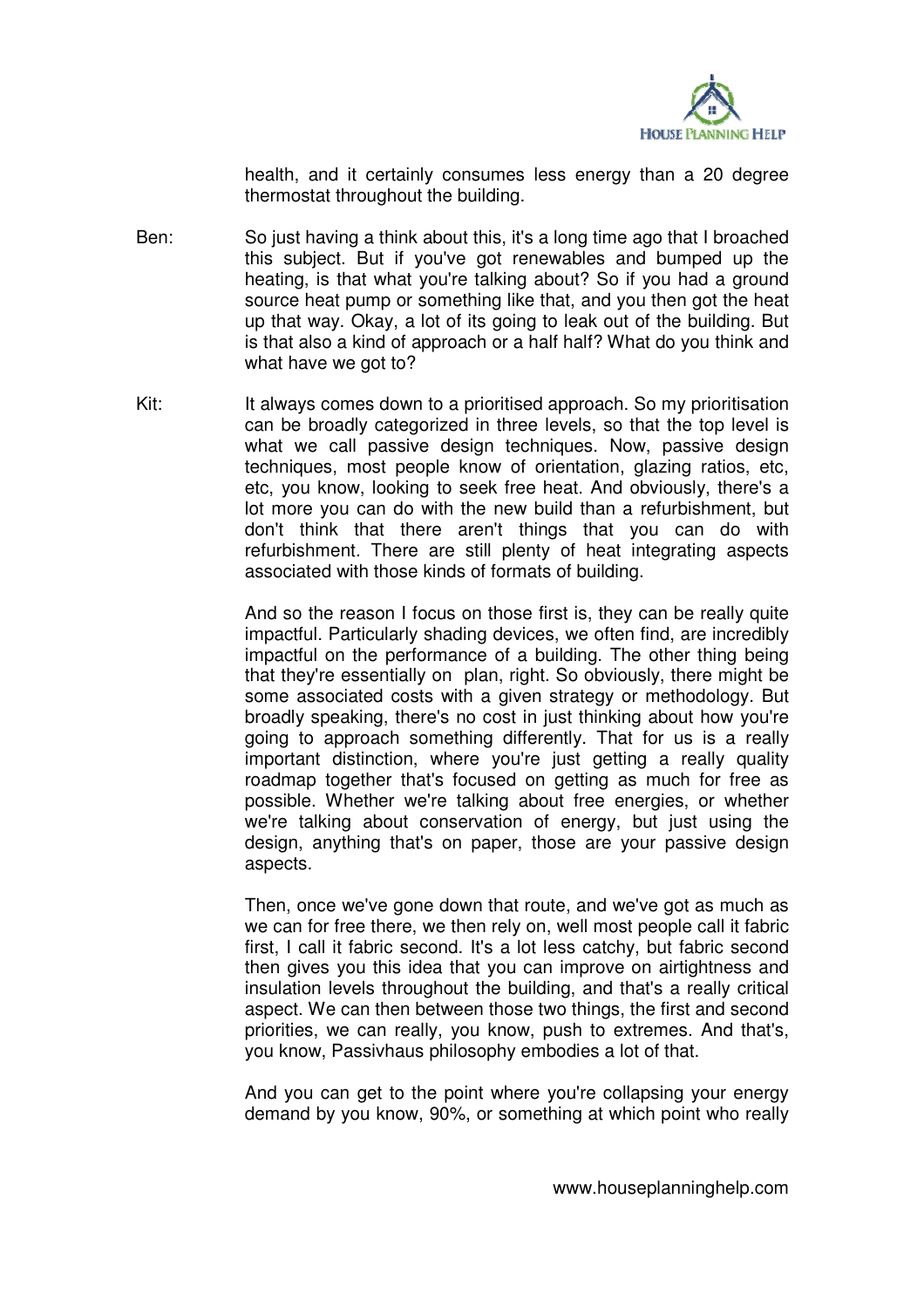

cares about the third category, which is around efficient or renewable generation.

Then, the flip side to that being there are cases, whether it's client led, or building led or situational, where you can only go so far with the first. The second, you can only go so far on again, because of whatever listings or restrictions. And so you're really left in an environment at the back end of that, which is still very high energy, right? And if you've got a very high energy environment, then what choice do you have, but to focus on efficient and renewable generation of energy?

- Ben: That makes sense. Okay, well, you've got all sorts of projects, different types of buildings, new build as well, concrete-free foundations, all sorts of things going on. So maybe we could just have a taste of some of these projects?
- Kit: Yeah. Okay. So we're trying to branch out, so it's not just domestic retrofit. We've got a lot of different projects on. On the domestic retrofit front, after the Zetland Road property, we ended up doing quite a few other Passivhauses on more and more complex buildings. One was a 1909 manor house, stone built called Fox Low. And this property was taken to EnerPHit standards, quite complex, a lot more frieze work, a lot more decorative aspects and very much more convoluted than Zetland Road. And we also worked on a number of projects in a similar ilk.

We focused then on grade II listed buildings and trying to get those across the line, with real struggles as always but yeah, that's another kind of string to the bow. And those were client jobs. So we only have so much handle on you know, in terms of control over those sorts of projects.

But what we decided was that it was a COVID based decision. We were thinking about moving more countrified as a family anyway. And we found a project. We're very much on the mindset of opportunism. If you really knew us, you'd know just almost every decision we make is on a basis of opportunism.

So we came across a property called Lymm Hall. This is a building built in 1570. It has a moat that surrounds it that was built, probably by Queen Ethelflaed in 875. It has a moat bridge that goes over the top of that, it has an ice house that was one of the first after King Charles II brought them to the UK. It has cockfighting pits. All those are kind of ancient scheduled monuments, the bridge being listed.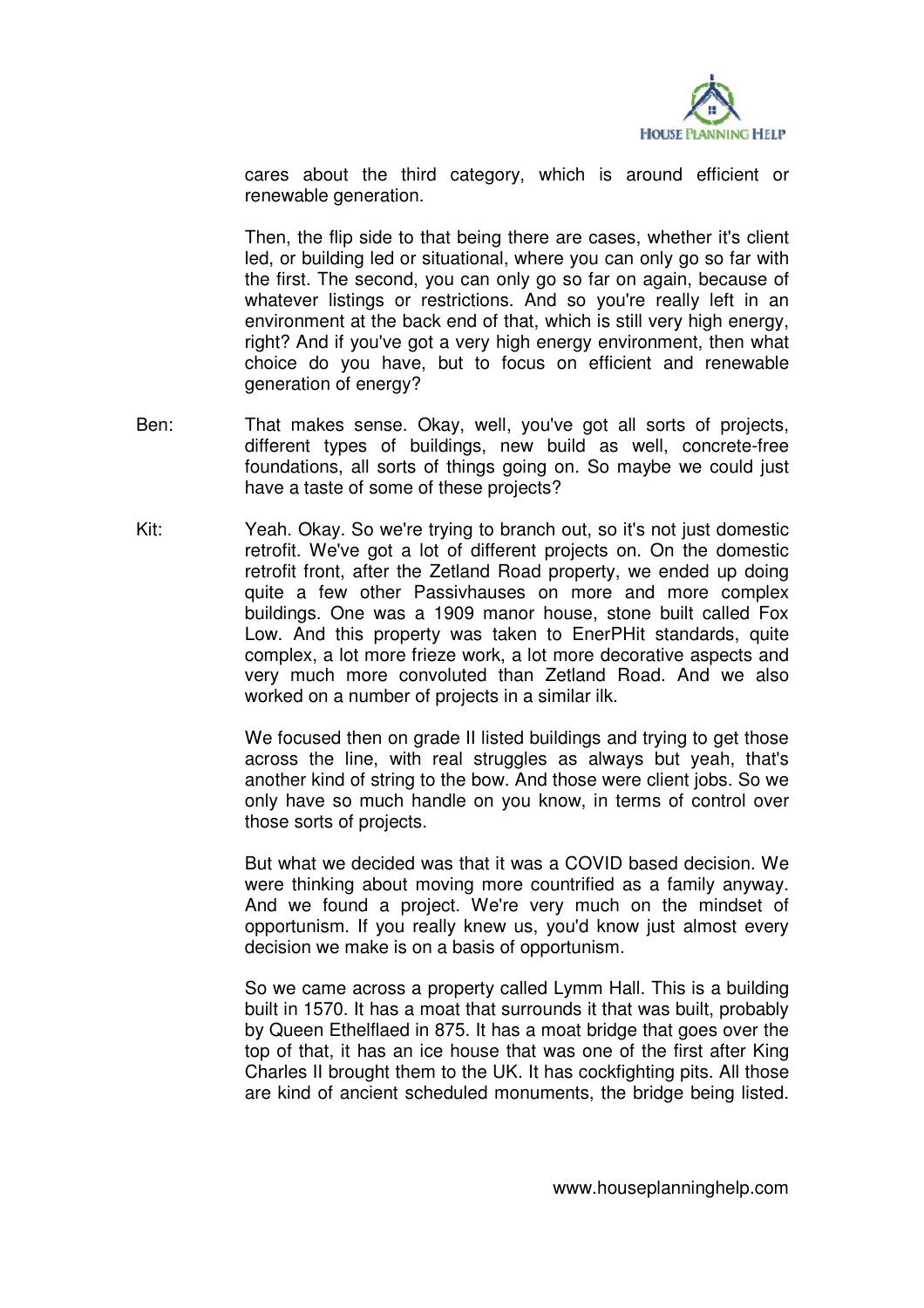

So it was a really fascinating site. And it also very intriguingly had a paddock with planning permission for five detached new builds.

And we took that on, and we were setting some targets. So the targets we set for the Lymm Hall itself was, you know, this being this highly controlled in terms of it being the top 4% of all protected buildings. We were hoping to take this to a zero energy sort of performance level. Passivhaus was off the cards from our initial estimates, bearing in mind, we were starting at 470 kilowatt hours per square meter.

Ben: Did you measure that? I mean, how do you know it was 470?

Kit: Well, we've modelled the whole thing in PHPP. And so what that does is it creates a common basis. It is not based on bills, because of course, even if you wanted to you couldn't heat this building to 20 degrees at almost any time of the year. It's freezing cold, even at the height of summer. I mean, it's 700 mil thick walls in most places. The idea of what Passivhaus is doing is it's trying to put everything on a common basis. So you can get a kind of like for like efficiency comparison. And that's what we did. And then we were applying various strategies to see how far down we can come. And that's actually led to some really fascinating innovations.

> So one is around the air pressure testing technique. We're looking to start up a PhD using a new type of air pressure testing called Pulse testing. And what this does is it measures the air pressure, the air leakage rate at four Pascal as opposed to 50 Pascal, and that conceals a lot less of what… You know basically the ATTMA guidelines for the way in which we measure air pressure in buildings, you know, and the CIBSE guidelines even, the latest CIBSE guidance that's superseded it, they're all pretty massively flawed in terms of understanding the true performance of a building.

> Again, I'm not going to get into it but I theorise it's much more tied down to what we call permanent draft pathways. So a litre of air extracted from the building means a litre of air brought into the building. And this is all driven by items like chimneys, where a single flue can evacuate the entire volume of your house once every eight hours. And the vast majority of the air that replaces this extracted air comes from your sub floor void where you think your air bricks allow flow of air from the front to the back, via that sub floor void, but actually, it's not cross flow ventilation. It's stack effect that draws air in through all of those air bricks and up through your floor, which brings with it incredibly high humidities, which then lead to things like rising damp in these buildings, you know, and all sorts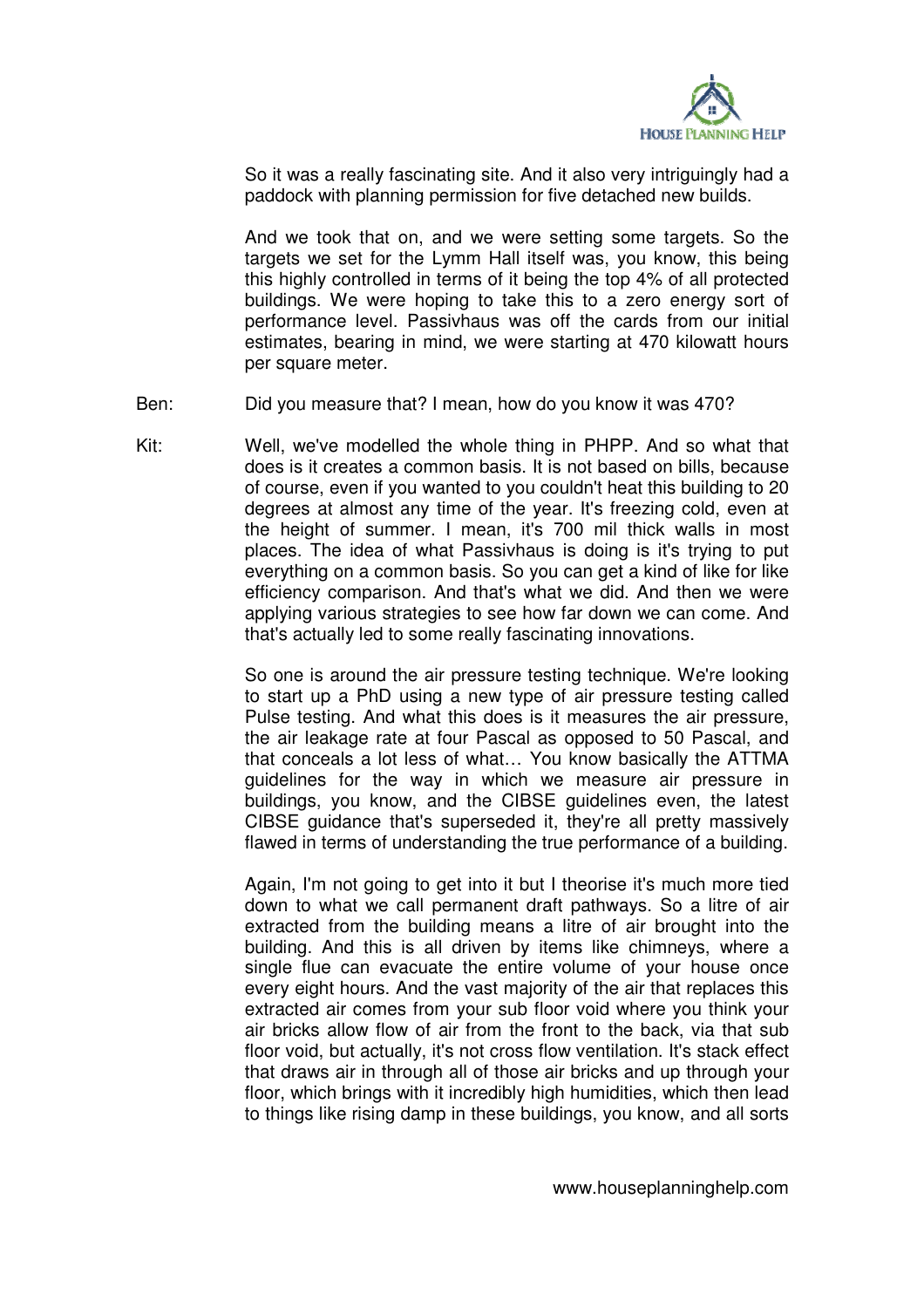

of other myths that we basically have to bust before we can get clients to understand what's truly going on in terms of moisture flow, airflow and heat flow in buildings.

So, the innovation was that once we were able to use this Pulse testing, I'm trying to develop a method where you can co-pressure test using pulsing, which means that you don't have to complete a whole building, you can just complete one room. Which means that we can complete different rooms in different ways and compare directly what their performances are like. And some of the rooms we can do properly, as in using tried and tested methodologies with. I don't know underfloor insulation or wall insulation. But there are some floors where we simply cannot do the traditional, because we don't have any sub floor void height, or we have decorative floors that must be maintained as part of the listing or whatever it might be.

So what we're looking to do is treat these elements in different ways and have a scientific method of comparison. For the first time, we'll actually have granularity over which components of upgrading a building made the most significant difference, because up until now, as a consultant, I can say, well, if you combine all these things together as a holistic approach, you will go from X to Y in terms of performance, but what I can't say is specifically out of those 10 things we do, you know to your building, which is the first and the second and third most effective. It's very, very difficult to get that granularity which this will offer.

So that's an example. But then that also translates to meaning that we can actually trial new things. So on the floor for example, we've got this one room which is a principal room and it's got a knackered old wood wormy, very low significant pine board floor and what we're looking to do is take a festal rail saw and cut one centimeter out the bottom of the entire perimeter of that wall you know skirting boards and all the decorative aspects all second fix. Yes, that's slightly difficult to do from a planning perspective. But the beauty of it is that that centimetre you retain it, you cut it with a two millimetre blade, and so you retain that centimetre that you can put back again. But what that does is it gives me access to the actual substrate, the wall behind, because you can't bring a membrane onto plaster board or skirting boards. You have to take it through to the substrate to get the cap on that floor.

We've got a developed method that's going to enable us to connect this membrane to the perimeter of the wall and then apply a floor overlay, a very skinny floor overlay to the top of that in a much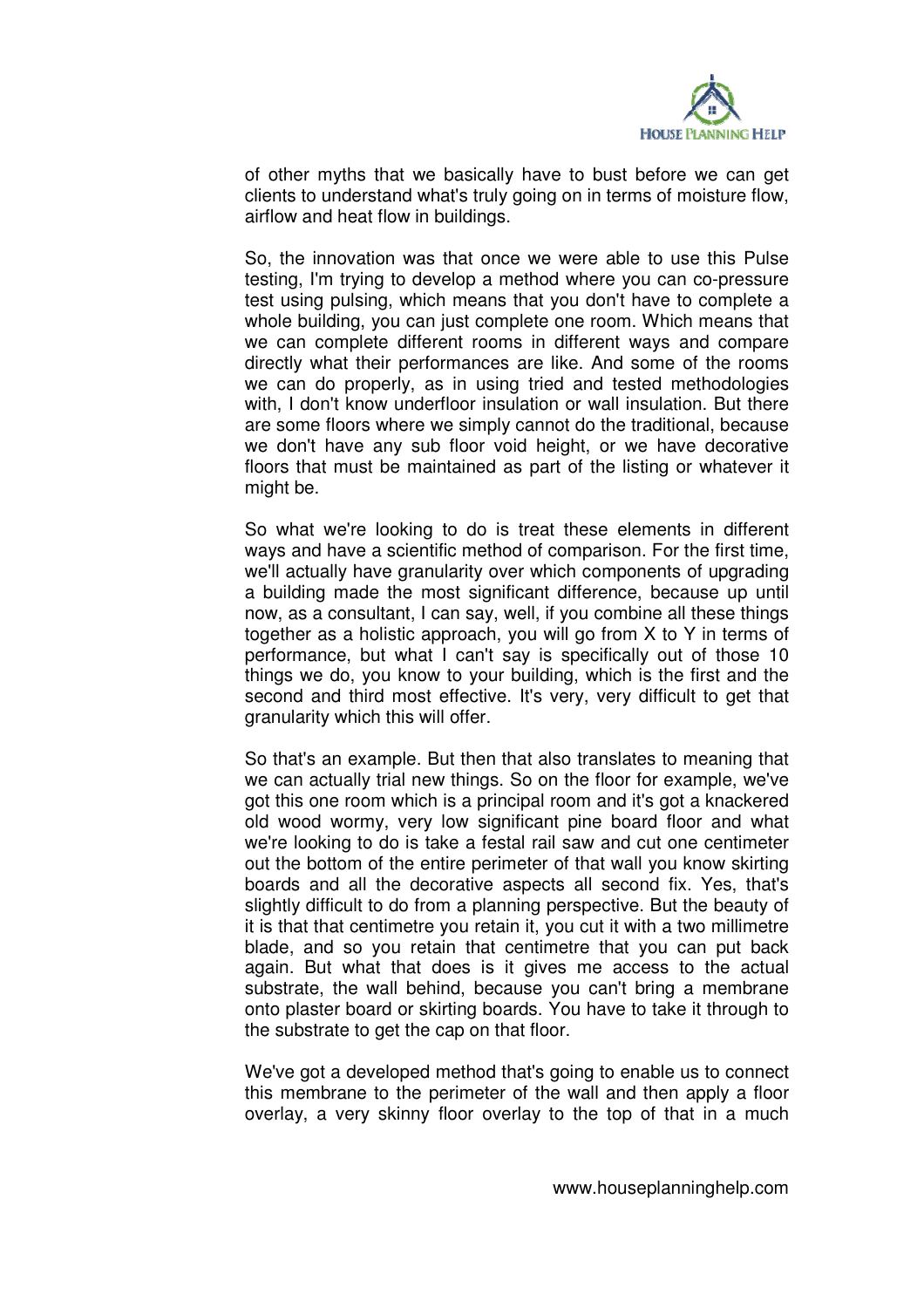

more kind of, they call it carpet parquet, which is a very nice timber finish, which is fully breathable, works with the intelligent vapour control layer that we're putting underneath, to create a truly airtight solution. We hope, but it's not been trialled or tested. So that's what we're going to do here as a solution that will then, that the kind of the carpet parquet covers that gap so that the one centimetre goes back again. So the whole thing goes back as if you couldn't notice it anyway. And then you put this overlay, so it all disappears, you really can't see the difference. You've got a massively improved upgraded floor in terms of performance and aesthetic. And it should also be incredibly low disruption for a property and massively cheaper. So all of these kinds of things offer a really interesting solution, but how effective is it.

- Ben: This whole conversation really for me has been around your innovation, your energy. How do you build a team around you that doesn't go Oh, my goodness, you won't believe what Kit's just said?
- Kit: Well, you can't, everybody says that on a daily basis! So the only option is, you know, and also what we're doing here in terms of what we're learning and how we approach buildings is it's not taught anywhere. So that's something we need to change. But in effect, you can't get an architect or a building service engineer or whatever, and just bring them in and expect them to hit the ground running here.

So we have sort of a two year training programme and where we bring people on, we really employ on a cultural fit. So every single person that works for us, and that's we have a kind of in-office team and site team, there are two separate teams, and there are some bridges between them. But both of those teams are on board on the basis of understanding that sustainability is core to their lifestyles, so that the cultural fit is the most important aspect for employability.

- Ben: Well, I feel there's lots more we could chat about, and I'm sure it would be interesting, but I'm gonna call a halt to the conversation here. Is there anything you'd like to close on, any final thoughts?
- Kit: Just to be aware, you know, there are so many different solutions out there across all the different building formats. I'm barely finishing sentences because we have so much going on. Just the highest level, I wanted people to be aware of the kinds of projects we're working on so that if that sounds of interest, you can get in touch if you want some more information. We have Lymm Hall which is going to that, you know that extreme with the listing and that extreme with the performance around zero energy. We have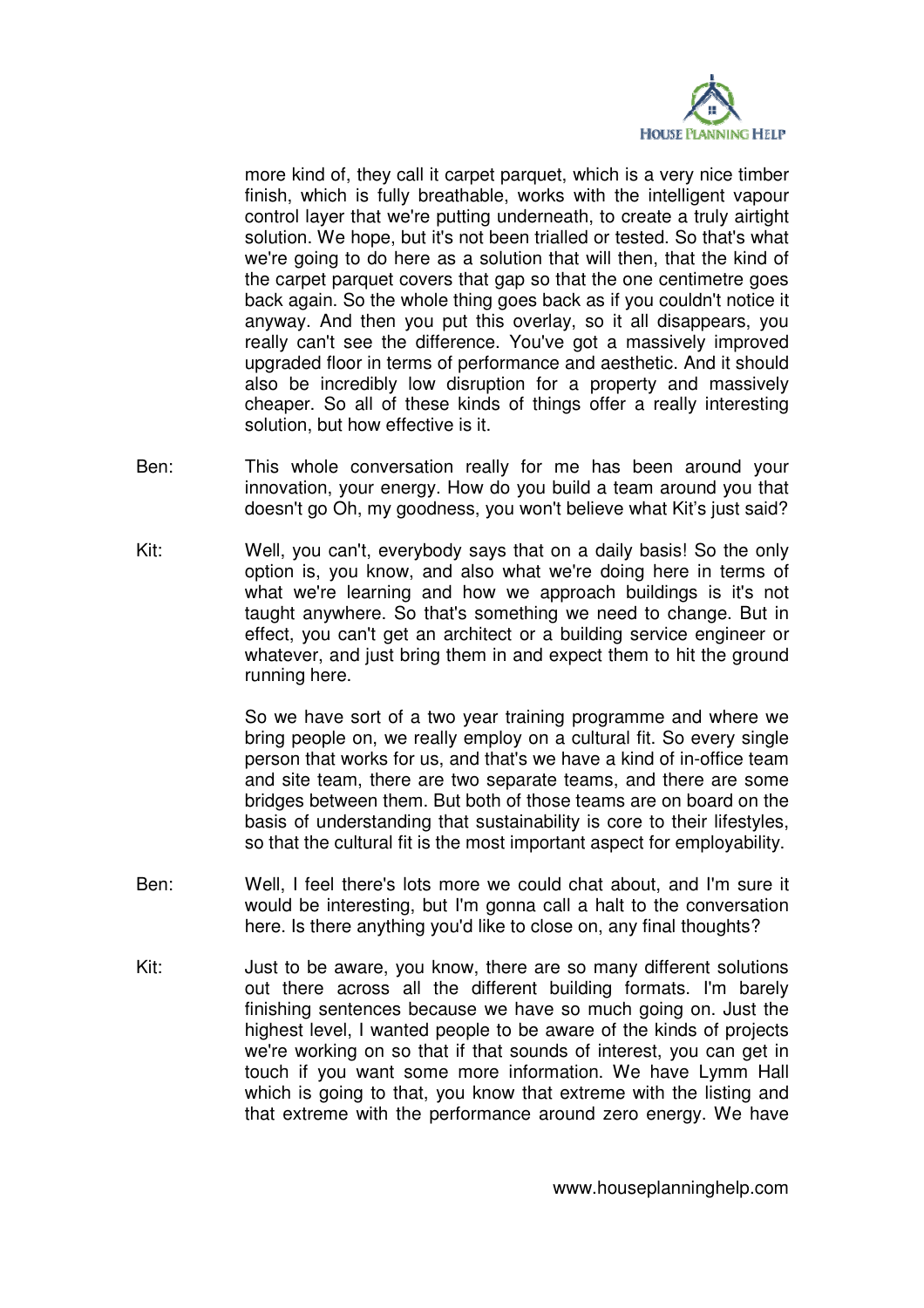

the paddock which we're building five detached buildings using no petrochemicals and, and no concrete as you said, but we're also doing so with a standard known as Passivhaus Premium. There aren't any Passivhaus Premiums in the UK at the moment. I think there's one that may be certified any moment. We're trying to build five on one site, and that hasn't been done anywhere globally. So that's the new build side of things using modern methods of construction.

We are also, we've got a barn or a series of barns which we're focusing on, true off grid. So off grid water, off grid electricity, off grid waste – foul waste and actual waste. There's all sorts of aspects there that are very, very intriguing. And that's really tying into the ecotourism side of things.

And then we've got a property in Levenshulme, which is an old post office sorting office, which we are trying to create the world's first zero waste, zero energy food hall. So that has sort of five kitchens, five restaurants, a big brewery, a big tap bar to go with that, and a coffee roastery and development kitchen and a zero waste deli. So again, looking at kind of hospitality which is an area which is really untouched.

The other two projects we've got, I'm doing a lot of the kind of big commercial builds with clients and we're doing a lot of work around moving into food and energy. So this is around agroforestry in the main, looking at building products and food production, and also large scale energy production from kind of estate lands.

- Ben: Kit, been a pleasure to have a chat. Thank you.
- Kit: No worries. You too. See you Ben.
- Ben: Head online to take a look at the show notes that accompany this session: houseplanninghelp.com/317 where you can review the key points once more, in our summary we always give you one. There are photos too, including the Zetland Road project that we talked about, that I actually visited. I was up in Chorlton where one of my best friends lives and I thought you know what, let's find out where this is, and it was five minutes walk, very central, very easy to find and a stunning retrofit project. If you've got a comment or you'd like to ask a question, either do that within the show notes, or we'll give you all the social media links so you can chat to us there. House planninghelp.com/317.